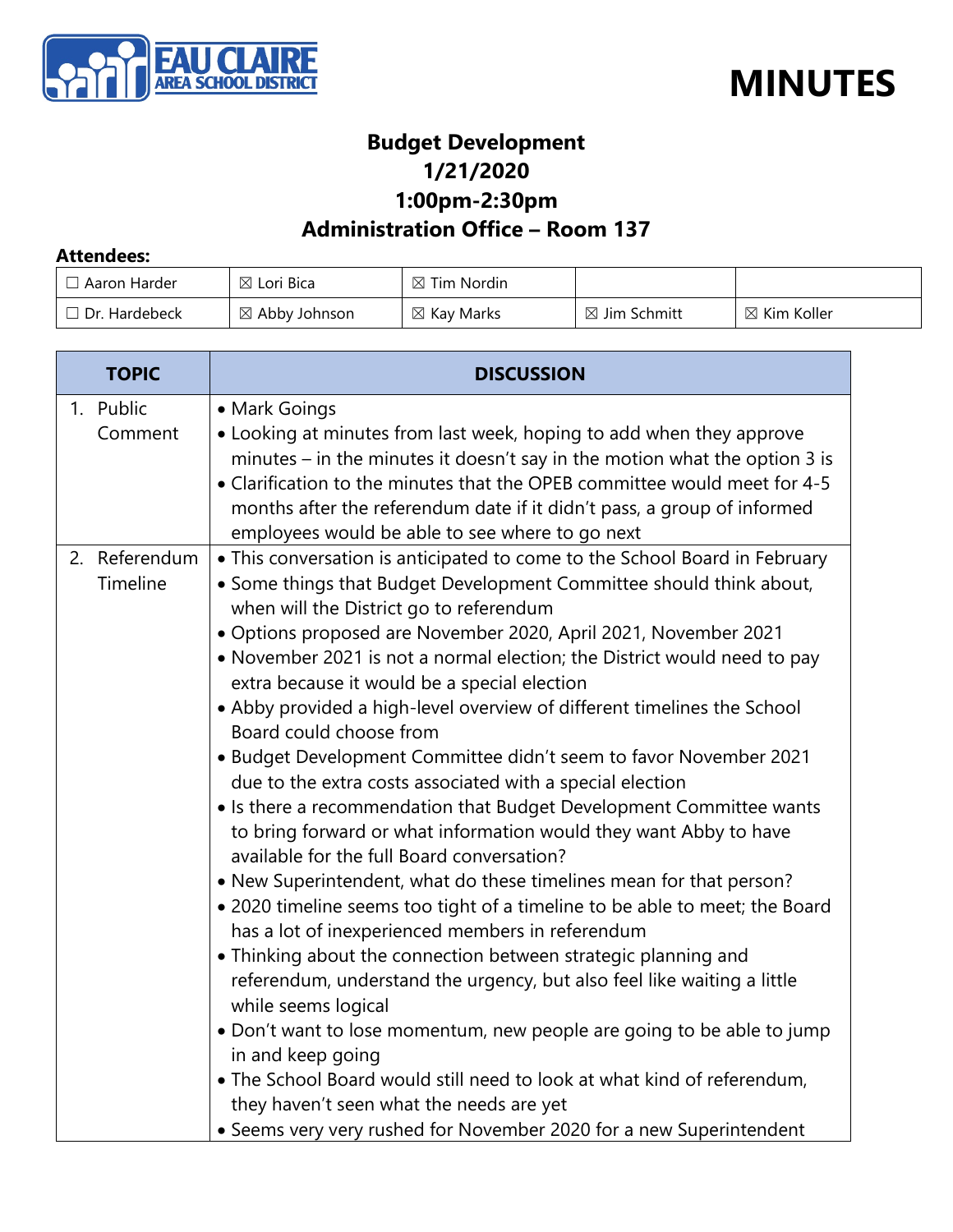# **MINUTES**

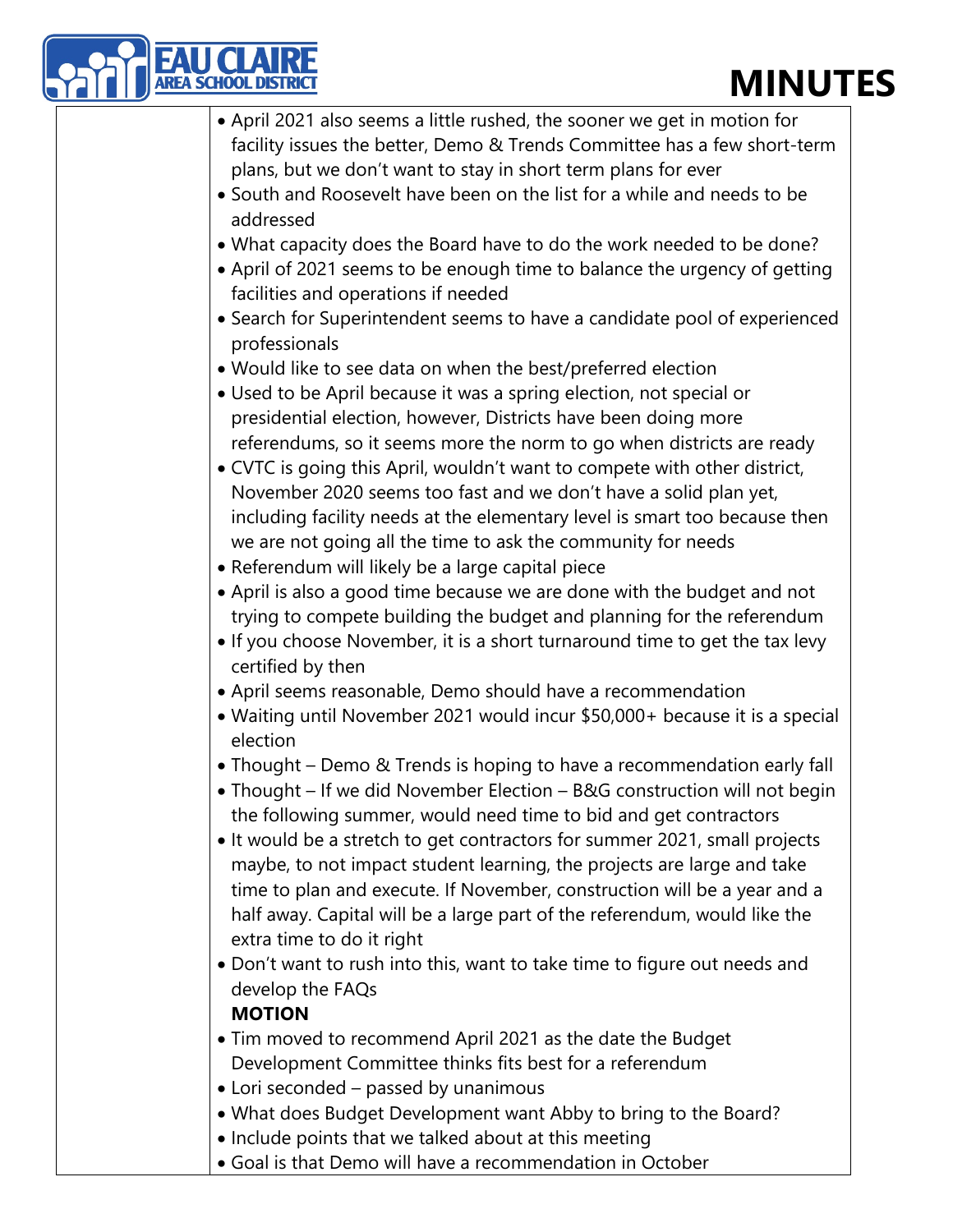## **MINUTES**

| EA SCHOOL DISTRIC<br><b>MINUT</b> |                                                                                                                                                                                                                                                                                                                                                                                                                                                                                                                                                                                                                                                                                                                                                                                             |  |  |  |
|-----------------------------------|---------------------------------------------------------------------------------------------------------------------------------------------------------------------------------------------------------------------------------------------------------------------------------------------------------------------------------------------------------------------------------------------------------------------------------------------------------------------------------------------------------------------------------------------------------------------------------------------------------------------------------------------------------------------------------------------------------------------------------------------------------------------------------------------|--|--|--|
|                                   | • Demo has not done a formal architectural study, working with Holly's<br>information                                                                                                                                                                                                                                                                                                                                                                                                                                                                                                                                                                                                                                                                                                       |  |  |  |
|                                   | • What about secure entrance at Roosevelt? Deferred maintenance will take<br>place this summer, 2020                                                                                                                                                                                                                                                                                                                                                                                                                                                                                                                                                                                                                                                                                        |  |  |  |
|                                   | <b>Public Comment</b>                                                                                                                                                                                                                                                                                                                                                                                                                                                                                                                                                                                                                                                                                                                                                                       |  |  |  |
|                                   | • Aaron was part of the community group that met for two years before the<br>referendum vote                                                                                                                                                                                                                                                                                                                                                                                                                                                                                                                                                                                                                                                                                                |  |  |  |
|                                   | • How would Board work with the community group?                                                                                                                                                                                                                                                                                                                                                                                                                                                                                                                                                                                                                                                                                                                                            |  |  |  |
|                                   | • After the last referendum, we talked about making a how to document,<br>would help if Board members familiarized with the document                                                                                                                                                                                                                                                                                                                                                                                                                                                                                                                                                                                                                                                        |  |  |  |
| 3. OPEB<br>Communica              | • Abby provided a history of the Budget Development Committee work on<br>the OPEB conversation to prepare for the Board presentation                                                                                                                                                                                                                                                                                                                                                                                                                                                                                                                                                                                                                                                        |  |  |  |
| tion and<br>Committee             | • Budget Development is recommending This Board has concluded its<br>changes to OPEB for the 2019-2020 school year. This Board also recommends<br>that any future changes to OPEB which may be enacted include a minimum of a<br>full fiscal year grace period. Changes enacted during a fiscal year would not be                                                                                                                                                                                                                                                                                                                                                                                                                                                                           |  |  |  |
|                                   | applied earlier than the end of the following fiscal year.                                                                                                                                                                                                                                                                                                                                                                                                                                                                                                                                                                                                                                                                                                                                  |  |  |  |
|                                   | • How does the stipend apply to this question/conversation?<br>• Abby and Kay talked to the employee about the charge of the committee<br>and they said that the committee didn't want to make changes to the<br>stipend and the conversation/decisions from August don't include<br>anything about the stipend                                                                                                                                                                                                                                                                                                                                                                                                                                                                             |  |  |  |
|                                   | • There currently isn't ongoing stipend conversation at this point                                                                                                                                                                                                                                                                                                                                                                                                                                                                                                                                                                                                                                                                                                                          |  |  |  |
|                                   | . Does the stipend need to be spelled out more in this recommendation?<br>• OPEB – other post-employment benefits – are two buckets – health and<br>dental – district pays a portion of premium until Medicare eligibility for all<br>eligible employees – second bucket – stipend – applies to certified and<br>non-affiliated staff. Looks at how many years you worked for the district<br>and you a % of the base salary that goes into an HRA - in 2004 the<br>stipend was negotiated away to put onto the base salary and then in<br>2008, 2010, 2012 the health and dental went away<br>• The stipend is a large sum of money that used to be open to use for<br>anything, IRS changed rules and now you must meet certain criteria to use<br>the money for non-health related costs |  |  |  |
|                                   | • Staff know the value of the stipend and when there is conversation it<br>creates anxiety because it is such a valuable benefit<br>• It could help set some ease in employees if it was spelled out to (health,<br>dental, and stipend) – add this to the recommendation<br><b>MOTION</b><br>• Tim moved to rescind the recommendation of option 3 presented as the                                                                                                                                                                                                                                                                                                                                                                                                                        |  |  |  |
|                                   | <b>Budget Development Committee recommendation</b><br>• Lori seconded - passed unanimously<br><b>MOTION</b>                                                                                                                                                                                                                                                                                                                                                                                                                                                                                                                                                                                                                                                                                 |  |  |  |